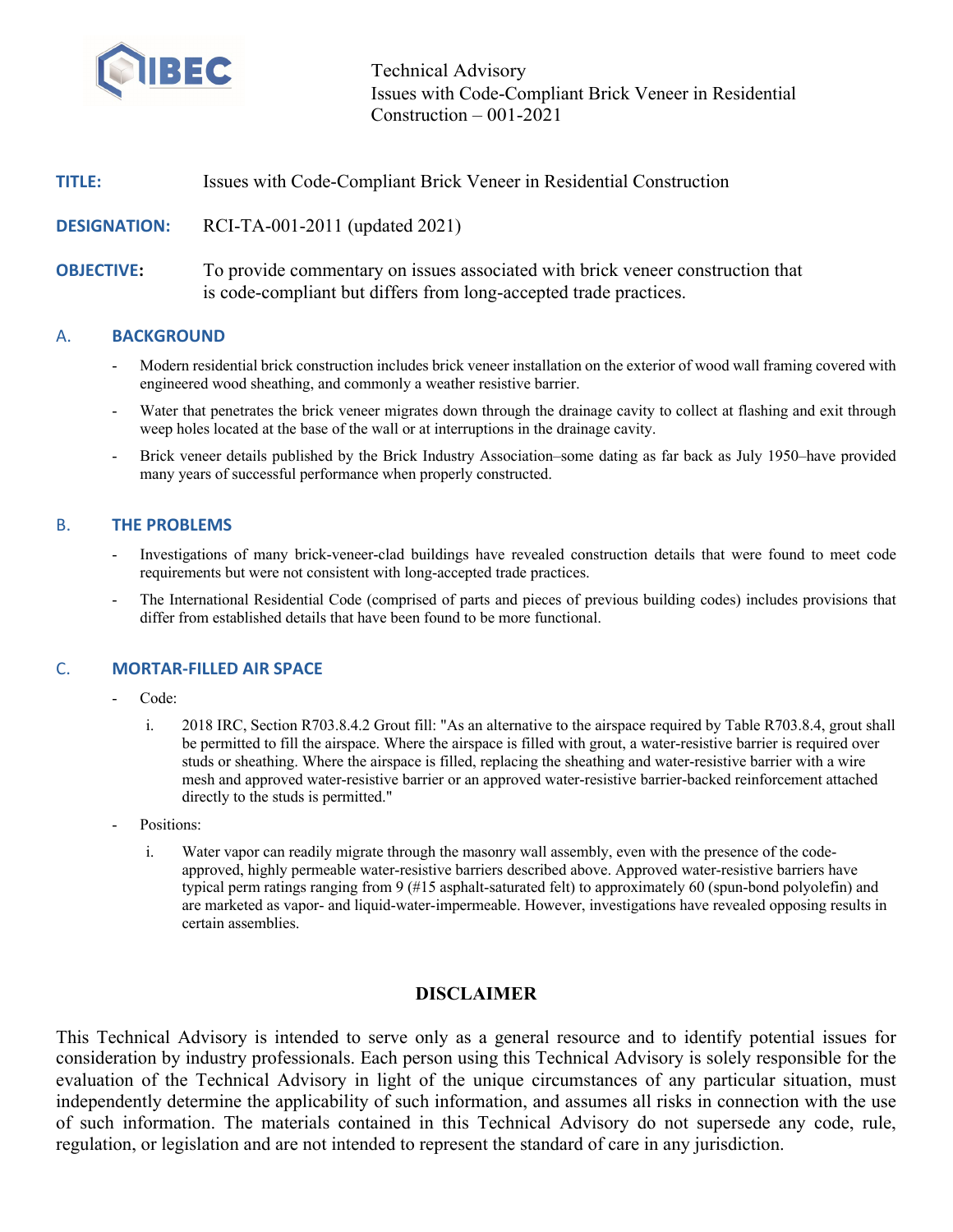- ii. Liquid water can easily pass through unprotected areas of the wall assembly by capillary continuity when saturated mortar is in direct contact with a high-perm, water-resistive barrier. When this occurs, components and materials within the wall assembly that are susceptible to damage in the presence of high moisture levels are likely to deteriorate and/or exhibit mold growth. When mortar is in direct contact with high-perm water-resistive barriers, moisture migration can occur and has been documented to result in significant damage, as discussed in Derek Hodgin's 2008 *Interface* article (See Section G).
- iii. These problems can become exacerbated in hot-humid climates due to the inward direction of moisture/vapor drive during the cooling (summer) months. This is cause by vapor pressure differential. Moisture/vapor moves from an area with higher vapor pressure, such as a hot-humid exterior environment, through the wall assembly towards an area with lower vapor pressure, such as a cool, air-conditioned interior environment unless a true vapor barrier is present to block the vapor transmission. Note that even Class I vapor retarders will allow some passage of vapor. To further intensify the problem, summer rain showers can saturate the brick veneer, and the moisture can migrate through to wet excess mortar accumulations within the cavity that are in contact with the high-perm, water-resistive barrier. Some of the moisture evaporates on the wall surface, while much of the water vapor can be driven towards the cool, conditioned interior. The wall assembly, when built in accordance with the referenced building code requirements, can experience possible damage.

The application and constructability of the alternative design provided by the Code should be limited to geographic areas with low relative humidity and low annual precipitation. These conditions would minimize the effects of deterioration and/or mold growth due to the intimate contact of the grout with a code-approved, highly permeable water-resistive barrier and moisture-sensitive materials.

# D. **INDUSTRY STANDARDS**

- Brick Industry Association
	- i. BIA Technical Note 28, titled *Brick Veneer/Wood Studs* states: "It is essential to maintain the air space between the brick veneer and the backing to prevent the transmission of moisture and to ensure proper drainage."
	- ii. The Technical Note further states: "The width of the air space, the distance from the back of the brick to a material on the opposite side of the air space, should not be less than 1 in. (25 mm) wide. A 1-in. (25-mm) air space is customary in residential brick veneer/wood stud walls and has been used successfully for decades. Building codes also require a minimum 1-in. (25-mm) air space but use the terms "nominal" or "specified" to describe the distance. The IRC requires a minimum air space of a nominal 1 in. (25 mm), and the IBC requires a 1-in. (25-mm) minimum air space to be specified." "For commercial structures with brick veneer/wood stud walls, a wider air space of 2 in. (51 mm) is recommended."
		- a. This technical note does not address the filling of the air space with mortar in the presence of an approved water-resistive barrier, and there is no mention of omitting the water-resistive barrier when a 1-in. (25 mm) air space is provided, as permitted in the 2000 Edition of the International Residence Code.

Relevant technical note text states: "An exterior grade sheathing or insulation material is usually installed on the exterior side of the studs. A water-resistive barrier is required to be placed over the studs or sheathing. These membranes prevent liquid water from passing through them and should keep out any water that finds its way across the air space via anchors, mortar bridging or splashing."

- b. The current provisions in the IRC contradict the long-standing (successful) details recommended by the BIA.
- iii. BIA Technical Note 7, titled *Water Penetration Resistance – Design and Detailing*, states the following with respect to air spaces behind brick veneer in general:
	- a. "To the extent possible, the air space must be kept clear of mortar and mortar droppings to achieve adequate drainage. An air space that provides drainage is permitted to contain mortar from construction."
	- b. "When continuous insulation is present within the air space, provide a minimum dimension of 1 in. (25.4 mm) (nominal or specified per applicable code) between the inside face of the brick and the insulation"
	- c. "Drainage media may be specified that prevent mortar from entering the air space or that catch mortar droppings at the wall base. These materials are usually made of a plastic mesh or fabric porous enough to